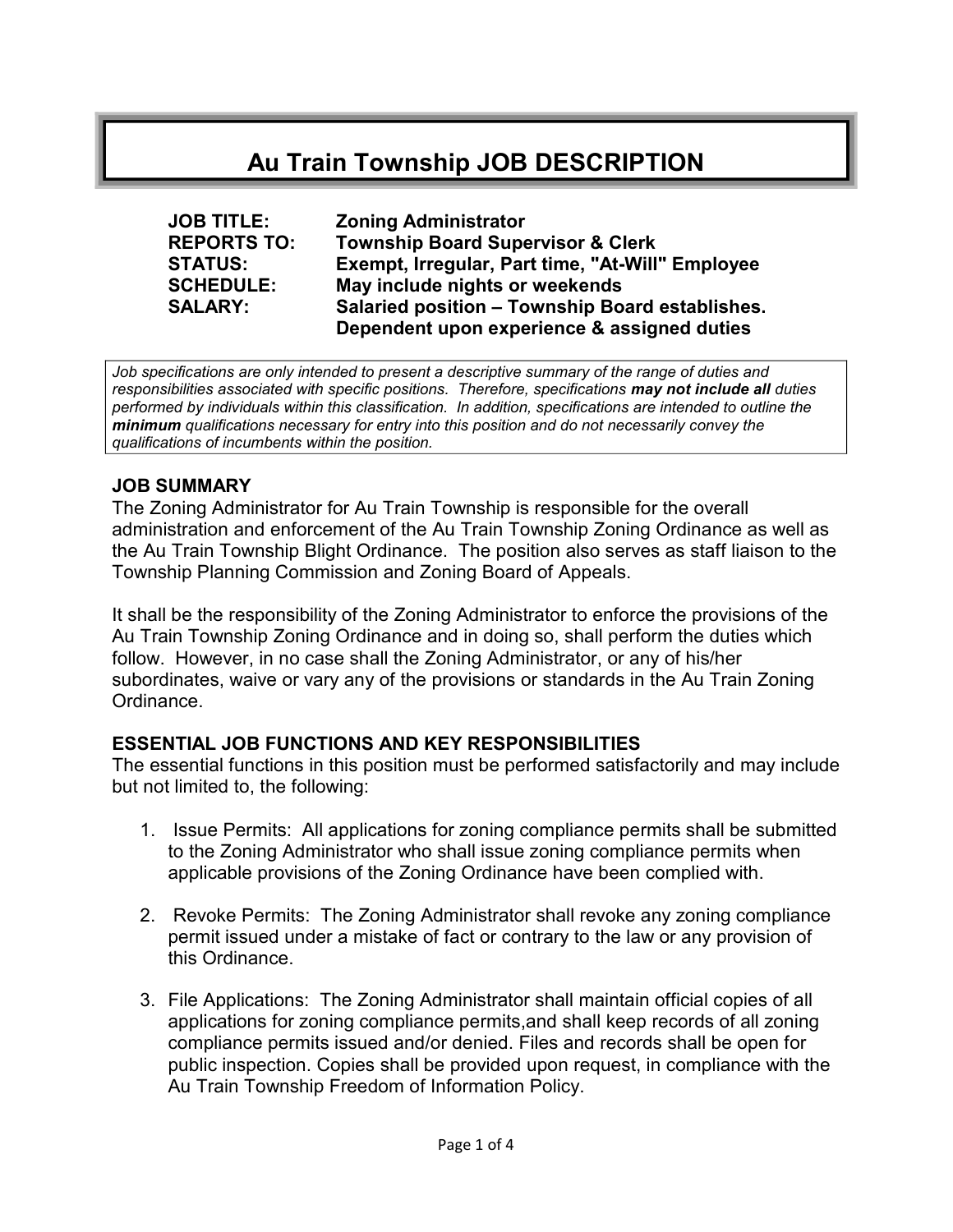- 4. Conduct Inspections: Upon the application for a zoning permit, the zoning administrator shall be permitted to make inspections of buildings and premises in order to verify the accuracy of information submitted in the application for zoning permit.
- 5. Maintain record of all Complaints: The Zoning Administrator shall keep a record of every identifiable complaint of a violation of any of the provisions of the Zoning Ordinance, and of the action taken consequent to each complaint. These records shall be public record.
- 6. Report to the Planning Commission: The Zoning Administrator shall report to the Township Planning Commission at each meeting, summarizing for the period since the last previous report, all applications for zoning compliance permits, all complaints of violations, all appeals, variances, and exceptions granted by the Zoning Board of Appeals, and the action taken. The Zoning Administrator must attend at least quarterly Planning Commission meetings and attend Au Train Township Board Meetings as requested.
- 7. Review Site Plans for Completeness: The Zoning Administrator shall review Site Plans in accordance with Article X of the Zoning Ordinance.
- 8. Provide Information: The Zoning Administrator shall present information to the Planning Commission for Conditional Use Permit hearings, and to the Zoning Board of Appeals for variances, interpretations, and other matters which are the responsibility of the Zoning Board of Appeals. The Zoning Administrator shall present information to the Planning Commission and the Township Board regarding proposed amendments to the Zoning Ordinance, including zoning map revisions.
- 9. Communication: The Zoning Administrator shall report on communications between the Zoning Administrator and the public in a monthly report to the Township Board to be received prior to the monthly Township Board Meeting. The Zoning Administrator serves as a resource for township citizens, responding to their inquiries in a timely manner and interpreting applicable ordinances.
- 10.Continuing Education: Attends annual seminars and other continuing education conferences as needed to stay up-to-date on laws, zoning trends, and other information pertinent to zoning.
- 11.Hearings: Testifies, as necessary, at public and judicial hearings.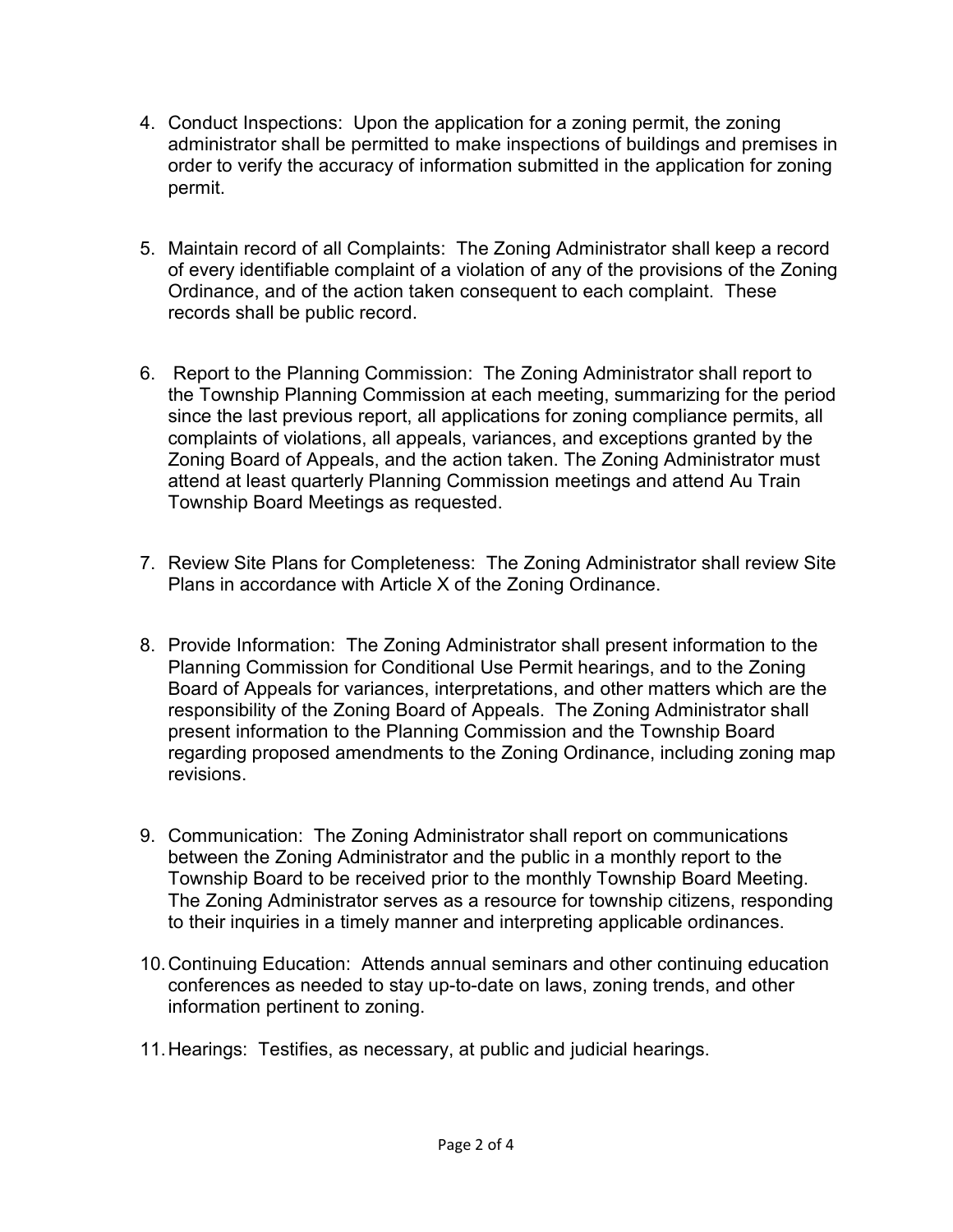- 12.Policies and Procedures: Write and update procedures, policies, and forms as needed for both zoning ordinance and blight ordinance.
- 13.Other Duties: The Zoning Administrator may have additional duties and responsibilities, but these additional duties must be closely related to zoning duties.

# KNOWLEDGE, SKILLS, AND ABILITIES

- 1. Ability to critically assess situations, solve problems and to work effectively under stress within deadlines and changes in work priorities.
- 2. Ability to use office equipment and technology, including computers, and related software which include – Microsoft Office programs, and GIS mapping programs.
- 3. Use of legal descriptions, maps, drawings, etc. for the purpose zoning.
- 4. Excellent communication and interpersonal skills to deal effectively with Township staff, residents, state and local government representatives, attorneys, and the general public. Represents the Township and occasionally deals with disgruntled/irate property owners.
- 5. The above is intended to describe the general content of and requirements for the performance of the position. It is not to be construed as an exhaustive statement of duties, responsibilities or requirements for the position.

# PHYSICAL REQUIREMENTS and WORKING CONDITIONS:

- From time to time, the Zoning Administrator is required to spend time in the field, which requires the employee to drive to and inspect sites on foot. Field inspections often involve moderate physical activity, difficult terrain, and dangerous conditions; i.e. construction sites, farms, or vacant land. An employee must have the strength, stamina and physical coordination required to complete field inspections in all weather conditions, including extreme heat and severe cold weather. Inspections occasionally involve stooping, climbing or otherwise accessing all areas of the site, and the employee is required to have the vision capabilities needed to complete visual inspections and complete measurements.
- Will occasionally need to lift boxes of office supplies, files, records, weighing 20 pounds to waist-high level.

#### MINIMUM QUALIFICATIONS

- Education/Experience: Graduation from an accredited high school or GED.
- Associate's degree helpful, but not required. Prefer individuals who have working knowledge of zoning law or past experience as a zoning administrator.
- Special Requirements: Possession of valid Michigan driver's license and a good driving record. No felony convictions. Driving and criminal background